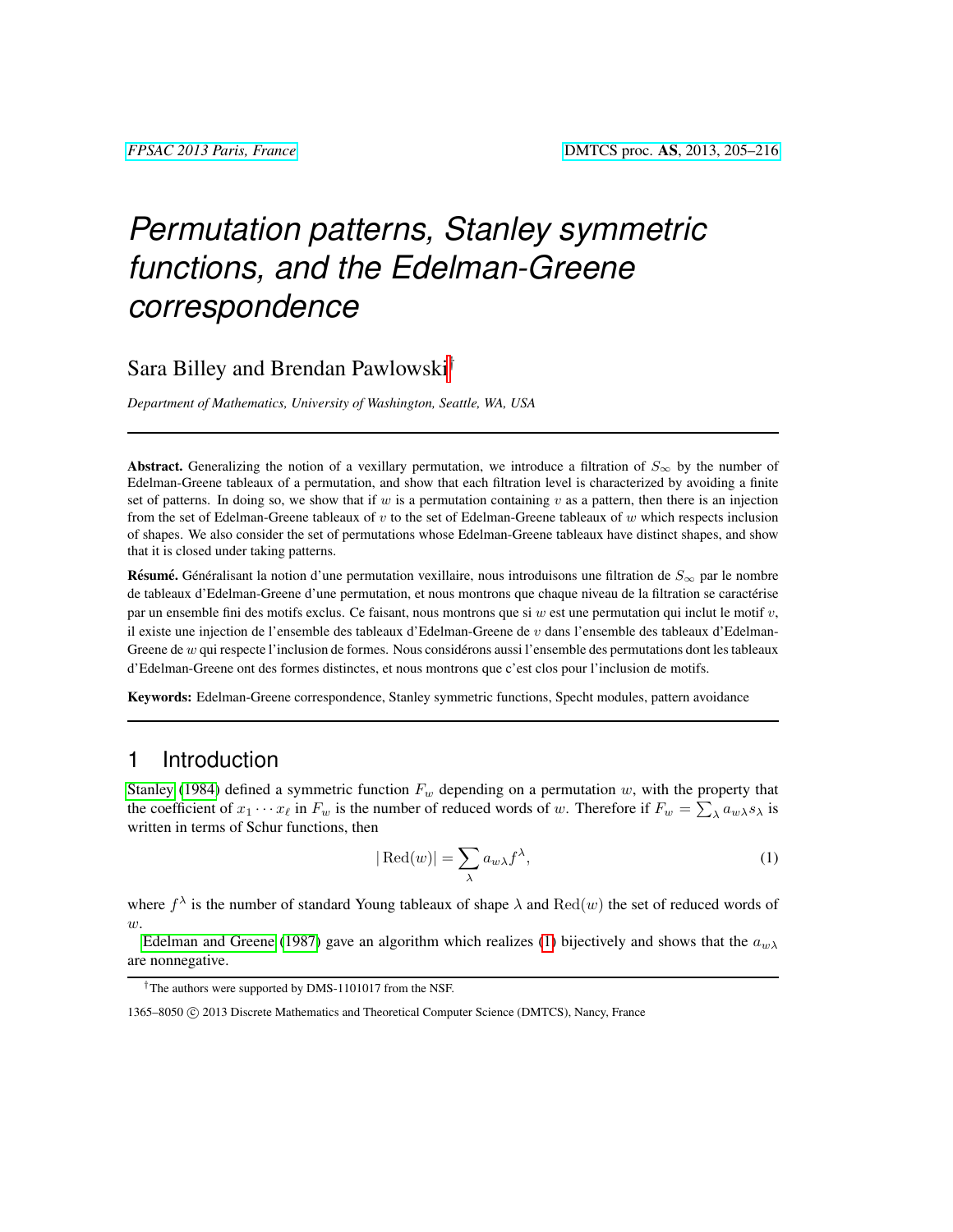**Theorem 1.1** *Given a permutation w, there is a set*  $EG(w)$  *of semistandard Young tableaux and a bijection*

$$
Red(w) \leftrightarrow \{(P,Q) : P \in EG(w), Q \text{ a standard tableau of shape shape}(P)\}.
$$
 (2)

The tableaux  $EG(w)$  are those semistandard tableaux whose column word—gotten by reading up columns starting with the leftmost—is a reduced word for  $w$ . The shapes of these tableaux precisely give the Schur function expansion of  $F_w$ :

$$
F_w = \sum_{P \in EG(w)} s_{\text{shape}(P)}.
$$
\n(3)

Stanley also characterized those w for which  $F_w$  is a single Schur function, or equivalently for which  $|EG(w)| = 1$ . These are the *vexillary* permutations, those avoiding the pattern 2143. Our main results can be viewed as generalizations of this characterization. The first main theorem shows that  $EG(w)$  is well-behaved with respect to pattern containment.

<span id="page-1-0"></span>Theorem 1.2 *Let* v, w *be permutations with* w *containing* v *as a pattern. There is an injection* ι :  $EG(v) \hookrightarrow EG(w)$  *such that if*  $P \in EG(v)$ *, then*  $shape(P) \subseteq shape(\iota(P))$ *. Moreover, if* P*, P' have the same shape, so do*  $\iota(P), \iota(P').$ 

An immediate corollary is that the sets  $\{w \in \bigcup_{n\geq 0} S_n : |EG(w)| \leq k\}$  respect pattern containment, in the sense that if  $|EG(w)| \leq k$  and w contains v, then  $|EG(v)| \leq k$ . Our second main result is a sort of converse.

**Definition 1.3** *Given a positive integer k, a permutation*  $w \in S_n$  *is k*-vexillary *if*  $|EG(w)| \leq k$ *.* 

<span id="page-1-1"></span>**Theorem 1.4** *For each integer*  $k \geq 1$ *, there is a finite set*  $V_k$  *of permutations such that* w *is*  $k$ -vexillary *if and only if* w *avoids all patterns in*  $V_k$ .

[Stembridge](#page-11-2) [\(2001\)](#page-11-2) gives a criterion for the product of Schur functions  $s_{\lambda} s_{\mu}$  to be *multiplicity-free*, i.e. a sum of distinct Schur functions, which [Thomas and Yong](#page-11-3) [\(2010\)](#page-11-3) generalize by answering the analogous question for Schubert classes on Grassmannians. Call a permutation w multiplicity-free if  $F_w$ is multiplicity-free. Theorem [1.2](#page-1-0) shows that the set of multiplicity-free  $w$  is closed under patterns.

Theorem 1.5 *If a permutation* w *contains the pattern* v*, and* w *is multiplicity-free, then so is* v*.*

We have not been able to prove that the property of being multiplicity-free is equivalent to avoiding a finite set of patterns. However, an explicit computation shows that if w in  $S_{12}$  is not multiplicity-free, then  $w$  properly contains a pattern  $v$  which is not multiplicity-free.

Conjecture 1 *A permutation* w *is multiplicity-free if and only if* w *avoids every non-multiplicity-free pattern in*  $S_m$  *for*  $m \leq 11$ *.* 

In Section [2,](#page-2-0) we recall the connection between Stanley symmetric functions and the representation theory of the symmetric group, along with the Lascoux-Schützenberger recurrence for computing Stanley symmetric functions. We also recall the definitions of pattern avoidance and containment. Section [3](#page-4-0) introduces the notion of a James-Peel tree for a general diagram, following [James and Peel](#page-11-4) [\(1979\)](#page-11-4). In Section [4,](#page-7-0) we specialize these ideas to permutation diagrams, with the Lascoux-Schützenberger tree as a key tool, and prove Theorem [1.2.](#page-1-0) In Section [5](#page-7-1) we analyze in more detail the relationship between  $|EG(w)|$ and  $|EG(v)|$  for v a pattern in w, and prove Theorem [1.4.](#page-1-1) Section [6](#page-10-0) is devoted to open problems.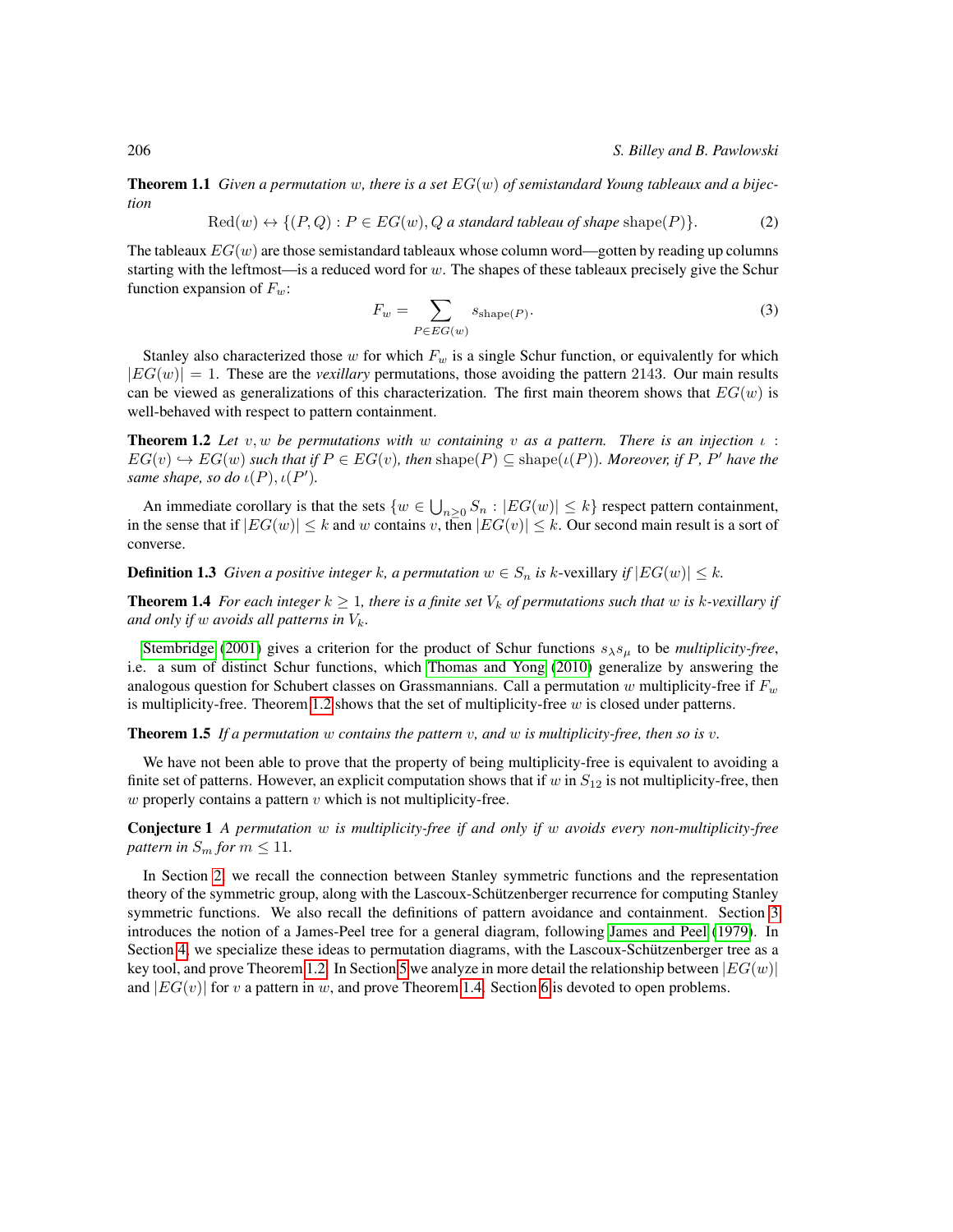# <span id="page-2-0"></span>2 Background

#### *2.1 Permutation patterns*

We first recall the definitions of pattern avoidance and containment for permutations.

**Definition 2.1** Let v, w be two permutations. We say w contains  $v \in S_m$  if there are  $i_1 < \cdots < i_m$  such *that*  $v(j) < v(k)$  *if and only if*  $w(i_j) < w(i_k)$ *. If w does not contain* v, *it* avoids v. Often we say that w *contains or avoids the* pattern v*.*

Example 2.2 *The permutation* 2513764 *contains the patterns* 2143 *(e.g. as the subsequence* 2174*) and* 23154*. It avoids* 1234*.*

#### *2.2 Specht modules*

Our proof of Theorem [1.2](#page-1-0) goes via the representation theory of  $S_n$ , specifically the interpretation of  $F_w$ as the Frobenius character of a certain *Specht module*, which we discuss next.

**Definition 2.3** *A* diagram *is a finite subset of*  $N \times N$ *.* 

We refer to the elements of a diagram as *cells*. The diagrams of greatest interest for us will be *permutation diagrams* (sometimes called [Rothe](#page-11-5) diagrams, from Rothe [\(1800\)](#page-11-5)). Given  $w \in S_n$ , define

$$
D(w) = \{(i, w(j)) : 1 \le i < j \le n, w(i) > w(j)\}.
$$
\n<sup>(4)</sup>

We'll draw  $D(w)$  using matrix coordinates:

|                                                   | $\circ$   | $\circ$    |          | $\circ$ $\times$ $\cdot$ |                  |
|---------------------------------------------------|-----------|------------|----------|--------------------------|------------------|
|                                                   | $\circ$   |            | $\times$ |                          | $\sim$ 100 $\pm$ |
| $D(42153) = \times \cdot \cdot \cdot \cdot \cdot$ |           |            |          |                          |                  |
|                                                   | $\bullet$ |            |          | $\circ$ $\cdot$          |                  |
|                                                   |           | $\sim$ $-$ | $\times$ | $\bullet$                |                  |

Members of a diagram will be represented by  $\circ$ . We'll often augment  $D(w)$  by adding  $\times$  at the points  $(i, w(i)).$ 

A *filling* of a diagram D is a bijection  $T: D \to \{1, \ldots, n\}$ , where  $n = |D|$ . There is a natural left action of  $S_n$  on fillings of D by permuting entries. The *row group*  $R(T)$  of a filling T is the subgroup of  $S_n$  consisting of permutations  $\sigma$  which act on T by permuting entries within their row; the *column group*  $C(T)$  is defined analogously. The *Young symmetrizer* of a filling T is an element of  $\mathbb{C}[S_n]$ , defined by

$$
c_T = \sum_{p \in R(T)} \sum_{q \in C(T)} \text{sgn}(q)qp.
$$
 (5)

**Definition 2.4** Given a diagram D and a choice of filling T, the Specht module  $S^D$  is the  $S_n$ -module  $\mathbb{C}[S_n]c_T$ , where  $n = |D|$ . The Schur function  $s_D$  of D is the Frobenius characteristic of  $S^D$ .

The isomorphism type of  $S^D$  is independent of the choice of T, and is also unaffected by permuting rows or columns of D.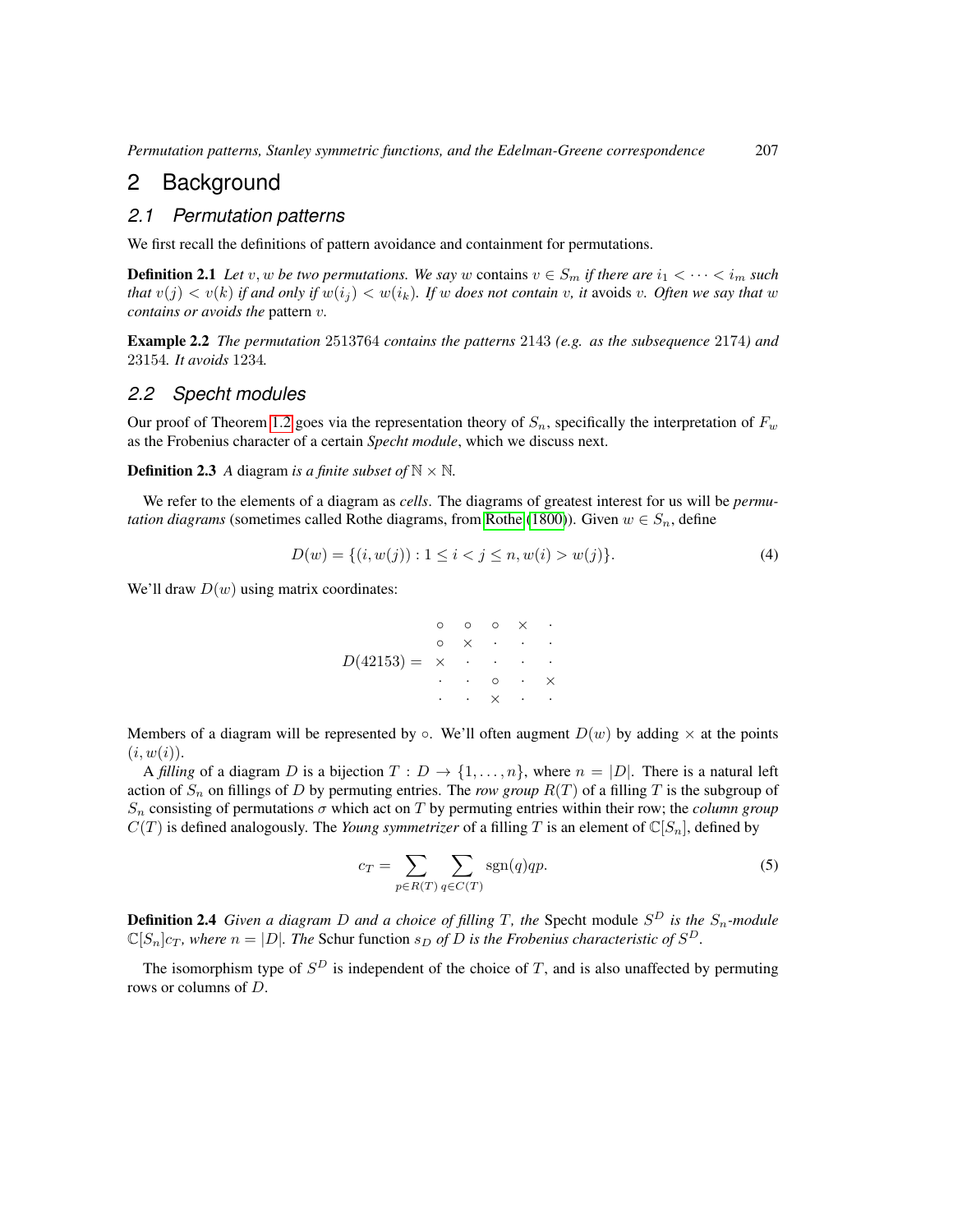**Definition 2.5** If a diagram D is gotten from a diagram D' by permuting rows and columns, say D and  $D'$  are equivalent, and write  $D \simeq D'$ . This includes inserting or deleting empty rows and columns.

Over  $\mathbb C$ , the Specht modules of partition diagrams form complete sets of irreducible  $S_n$ -representations: see [Sagan](#page-11-6) [\(2001\)](#page-11-6) or [Fulton](#page-11-7) [\(1997\)](#page-11-7). In general, it is an open problem to find a reasonable combinatorial algorithm for decomposing  $S^D$  into irreducibles. The Littlewood-Richardson rule handles the case where  $D$  is a skew shape, and [Reiner and Shimozono](#page-11-8) [\(1998\)](#page-11-8) and [Liu](#page-11-9) [\(2009\)](#page-11-9) treat other classes of diagrams.

**Definition 2.6** *Given two diagrams*  $D_1, D_2$ *, where*  $D_1 \subseteq [r] \times [c]$ *, define their* product  $D_1 \cdot D_2$  *to be the diagram*

$$
D_1 \cup \{(i + r, j + c) : (i, j) \in D_2\}.
$$

One can check that  $s_{D_1 \cdot D_2} = s_{D_1} s_{D_2}$ . We will use this operation in Section [3.](#page-4-0)

#### <span id="page-3-0"></span>*2.3 Stanley symmetric functions*

The *Stanley symmetric function* of a permutation  $w$  of length  $\ell$  is

$$
F_w = \sum_{a \in \text{Red}(w)} \sum_i x_{i_1} x_{i_2} \cdots x_{i_\ell},\tag{6}
$$

where for each  $a \in \text{Red}(w)$ , i runs over all integer sequences  $1 \leq i_1 \leq \cdots \leq i_\ell$  such that  $i_j < i_{j+1}$  if  $a_j > a_{j+1}.$ 

Write  $D^t$  for the transpose of D. For a permutation w, let  $1^m \times w = 12 \cdots m(w(1) + m)(w(2) + w(1))$ m)  $\cdots$ . The results of [Billey et al.](#page-11-10) [\(1993\)](#page-11-10) show that  $F_w = \lim_{m\to\infty} \mathfrak{S}_{1^m \times w^{-1}}$ , where  $\mathfrak{S}_v$  is a Schubert polynomial. Theorem 31 in [Reiner and Shimozono](#page-11-11) [\(1995b\)](#page-11-11) and Theorem 20 in [Reiner and Shimozono](#page-11-8) [\(1998\)](#page-11-8) then imply the following result, which is also implicit in [Kraskiewicz](#page-11-12) [\(1995\)](#page-11-12). ´

**Theorem 2.7** *For any permutation*  $w$ ,  $F_w = s_{D(w)^t} = s_{D(w^{-1})}$ ,

Stanley symmetric functions can be decomposed into Schur functions using a recursion introduced in Lascoux and Schützenberger [\(1985\)](#page-11-13). Given a permutation w, let r be maximal with  $w(r) > w(r + 1)$ . Then let  $s > r$  be maximal with  $w(s) < w(r)$ . Let  $t_{ij}$  denote the transposition  $(i j)$ , and define

$$
T(w) = \{wt_{rs}t_{rj} : \ell(wt_{rs}t_{rj}) = \ell(w)\};\tag{7}
$$

or, if the set on the right-hand side is empty, set  $T(w) = T(1 \times w)$  where  $1 \times w = 1(w(1)+1)(w(2)+1) \cdots$ in one-line notation. The members of  $T(w)$  are called *transitions* of w. The *Lascoux-Schützenberger tree* (L-S tree for short) is the finite rooted tree of permutations with root w where the children of a vertex  $v$ are:

- None, if  $v$  is vexillary (avoids 2143).
- $T(v)$  otherwise.

Monk's rule for Schubert polynomials and the identity  $F_w = \lim_{m \to \infty} \mathfrak{S}_{1^m \times w^{-1}}$  lead to the recurrence  $F_w = \sum_{v \in T(w)} F_v$ . This, together with the finiteness of the Lascoux-Schützenberger tree and Stanley's result that  $\overline{F_v}$  is a Schur function exactly when v is vexillary, imply that

$$
F_w = \sum_v s_{\text{shape}(v)^t},\tag{8}
$$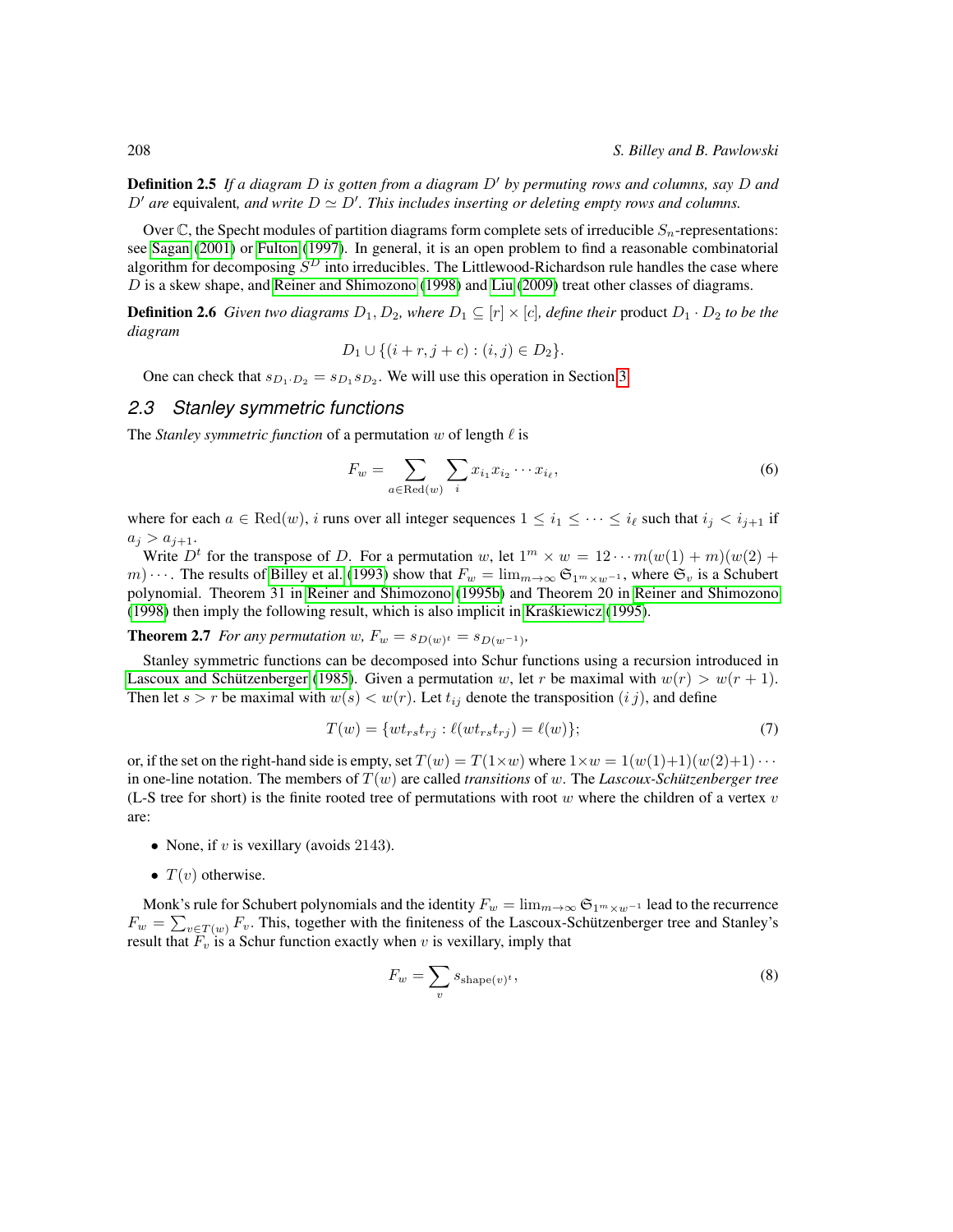or equivalently

$$
s_{D(w)} = \sum_{v} s_{\text{shape}(v)},\tag{9}
$$

where v runs over the leaves of the Lascoux-Schützenberger tree, and shape(v) denotes the partition whose shape is equivalent to  $D(v)$ . Here we use the fact that  $D(v)$  is equivalent to a partition diagram if and only if  $v$  is vexillary.

**Remark 2.8** The reduced words of  $1 \times w$  are exactly those of w with all letters shifted up by 1, so the same is true of the tableaux in  $EG(1 \times w)$  compared to the tableaux in  $EG(w)$ . In particular, the shapes are the same and  $F_w = F_{1 \times w}$ . Since the Lascoux-Schützenberger tree is finite, there is some m such that in constructing the tree for  $1^m \times w$ , we never need to make the replacement of v by  $1 \times v$ . Thus we will ignore this possible step in what follows.

#### <span id="page-4-0"></span>3 James-Peel moves

Let D be a diagram. Given two positive integers a, b, let  $R_{a\rightarrow b}D$  be the diagram which contains a cell  $(i, j)$  if and only if one of the following cases holds:

- $i \neq a$ , b and  $(i, j) \in D$ .
- $i = b$ , and either  $(a, j) \in D$  or  $(b, j) \in D$ .
- $i = a$ , and  $(a, j)$ ,  $(b, j) \in D$ .

That is,  $R_{a\rightarrow b}D$  is gotten by moving cells in row a to row b if the appropriate position is empty. Similarly, we define  $C_{c\rightarrow d}D$  by moving cells of D in column c to column d if possible.

The operators  $R_{a\to b}$  and  $C_{c\to d}$  were introduced in [James and Peel](#page-11-4) [\(1979\)](#page-11-4), so we will call them *James*-Peel moves. The next theorem uses James-Peel moves to find irreducible factors inside  $S<sup>D</sup>$ , and can be viewed as a generalization of Pieri's rule.

**Definition 3.1** *A subset*  $D'$  *of a diagram*  $D$  *is a* subdiagram *if it is the intersection of some rows and columns with* D. That is, there are sets  $X, Y \subseteq \mathbb{N}$  such that  $D' = (X \times Y) \cap D$ .

Let  $\delta_p$  denote the partition  $(p-1, p-2, \ldots, 1)$ .

<span id="page-4-1"></span>**Theorem 3.2** *Suppose* D *contains*  $\delta_p \cdot (1)$  *as a subdiagram in rows*  $\alpha(1) < \cdots < \alpha(p)$  *and columns*  $\beta(1) < \cdots < \beta(p)$ . There is a filtration

$$
0 = M_0 \subseteq M_1 \subseteq \cdots \subseteq M_p = S^D
$$

*of*  $S^D$  by  $S_{|D|}$ -submodules such that for each  $1 \leq j \leq p$ , there is a surjection

$$
M_j/M_{j-1} \twoheadrightarrow S^{R_{\alpha(p)\to\alpha(p-j+1)}C_{\beta(p)\to\beta(j)}D}.
$$

<span id="page-4-2"></span>The case  $p = 1$  of Theorem [3.2](#page-4-1) is Theorem 2.4 of [James and Peel](#page-11-4) [\(1979\)](#page-11-4). Theorem 3.2 is valid over any field, but for convenience, we will work over  $\mathbb C$ . In this case, complete irreducibility of  $S_n$ -modules gives an inclusion

$$
\bigoplus_{j=1}^p S^{R_{\alpha(p)\to\alpha(p-j+1)}C_{\beta(p)\to\beta(j)}D}\hookrightarrow S^D.
$$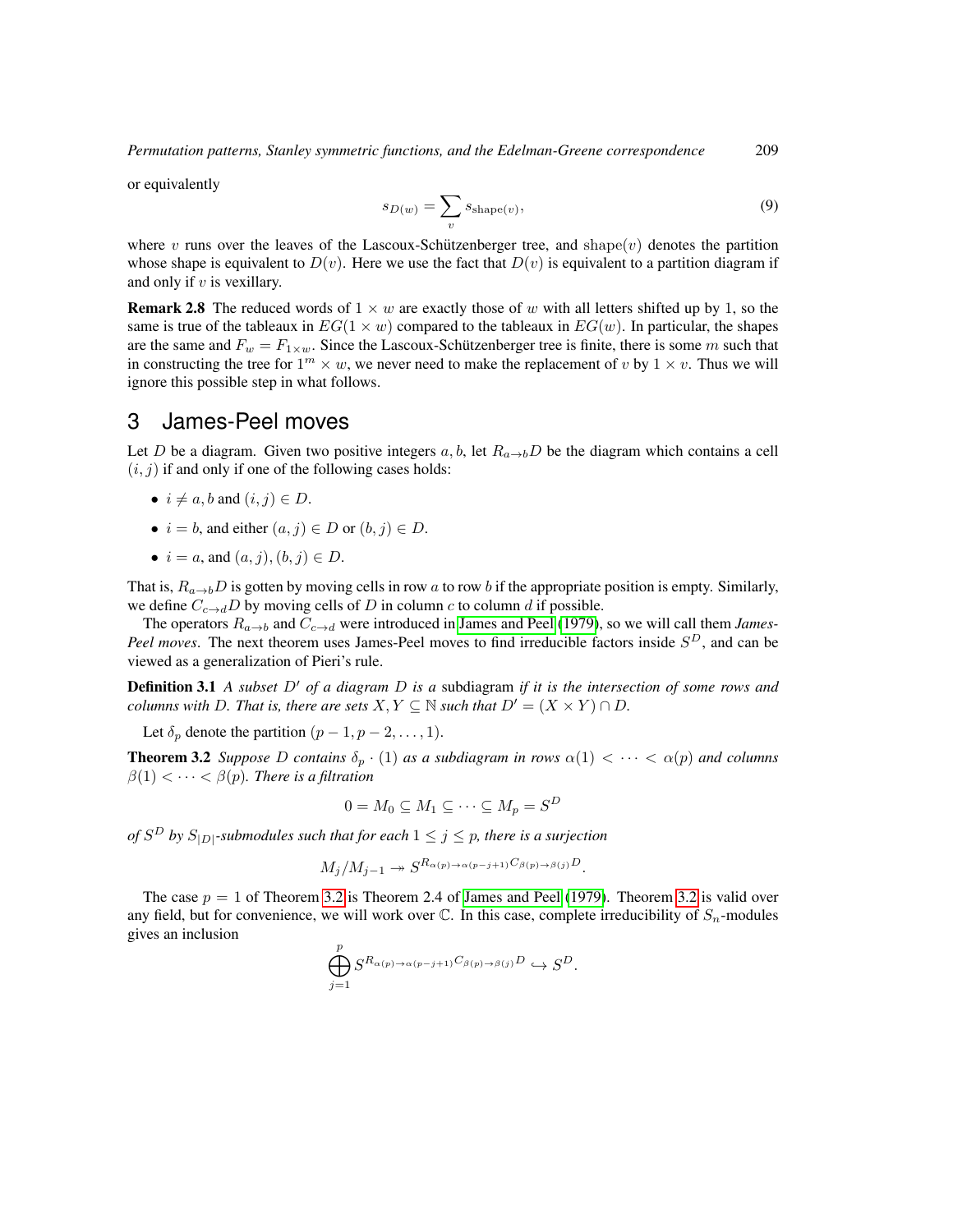Example 3.3 *Take*

$$
D = \begin{array}{cccccc} \bullet & \circ & \bullet & \cdot & \cdot \\ \bullet & \circ & \cdot & \cdot & \cdot \\ \cdot & \circ & \cdot & \circ & \bullet \end{array} \simeq D(4317256).
$$

*The subdiagram*  $\delta_2 \cdot (1)$  *appears in rows* 1, 2, 3 *and columns* 1, 3, 5*, and is shaded in the picture above. Then*

|                       |  |  | $\bullet$ $\circ$ $\bullet$ $\cdot$ $\bullet$ $\circ$ $\bullet$ $\cdot$ $\bullet$ $\circ$ $\bullet$ $\cdot$ $\cdot$ |  |  | $\bullet$ 0 $\bullet$ 0 $\bullet$                                                                                                                                                                                           |  |  |  |
|-----------------------|--|--|---------------------------------------------------------------------------------------------------------------------|--|--|-----------------------------------------------------------------------------------------------------------------------------------------------------------------------------------------------------------------------------|--|--|--|
|                       |  |  |                                                                                                                     |  |  | $R_{3\rightarrow 3}C_{5\rightarrow 1}D = \bullet \circ \cdot \cdot \cdot R_{3\rightarrow 2}C_{5\rightarrow 3}D = \bullet \circ \bullet \circ \cdot R_{3\rightarrow 1}C_{5\rightarrow 5}D = \bullet \circ \cdot \cdot \cdot$ |  |  |  |
| $\bullet$ 0 $\cdot$ 0 |  |  |                                                                                                                     |  |  |                                                                                                                                                                                                                             |  |  |  |

*The second and third diagrams here are equivalent to the diagrams of the partitions* (4, 3, 1) *and*  $(5, 2, 1)$  *respectively. Hence if*  $D_1$  *is the first diagram, Theorem* [3.2](#page-4-1) *gives*  $S^{D_1} \oplus S^{(4,3,1)} \oplus S^{(5,2,1)} \hookrightarrow$  $S<sup>D</sup>$ . Another application of Theorem [3.2](#page-4-1) to the subdiagram of  $D_1$  in rows 1, 3 and columns 3, 4 gives  $S^{(4,2,2)} \oplus S^{(3,3,2)} \hookrightarrow S^{D_1}.$ 

*In fact, both these inclusions are isomorphisms, as one can check with the Littlewood-Richardson rule* since D is equivalent to the skew shape  $(5,3,3)/(2,1)$ . Alternatively, one can compute the Edelman-*Greene tableaux of* 4317256 *and look at their (transposed) shapes:*



Even without the conditions of Theorem [3.2,](#page-4-1) applying a James-Peel move always gives an inclusion of Specht modules (over  $\mathbb{C}$ ).

<span id="page-5-0"></span>**Lemma 3.4** For any positive integers  $a, b, S^{R_{a\rightarrow b}D} \hookrightarrow S^{D}$  and  $S^{C_{a\rightarrow b}D} \hookrightarrow S^{D}$ .

James-Peel moves and Theorem [3.2](#page-4-1) present one possible way to decompose a Specht module into irreducibles. In general it is not known if an arbitrary Specht module can be decomposed by finding some appropriate tree of James-Peel moves, as the surjections in Theorem [3.2](#page-4-1) may be not be isomorphisms. The way we prove Theorem [1.2](#page-1-0) is to find such a tree for the case of  $D(w)$ . The usefulness of James-Peel moves for us comes from the fact that they are well-behaved with respect to subdiagram inclusion, and pattern inclusion for permutations corresponds to subdiagram inclusion on the level of permutation diagrams.

To be more precise about this, we make the following definition.

Definition 3.5 *A* James-Peel tree *for a diagram* D *is a rooted tree* T *with vertices labeled by diagrams and edges labeled by sequences of James-Peel moves, satisfying the following conditions:*

- *The root of*  $\mathcal T$  *is*  $D$ *.*
- If B is a child of A with a sequence **JP** of James-Peel moves labeling the edge  $A$ —B, then  $B =$  $\mathbf{JP}(A)$ .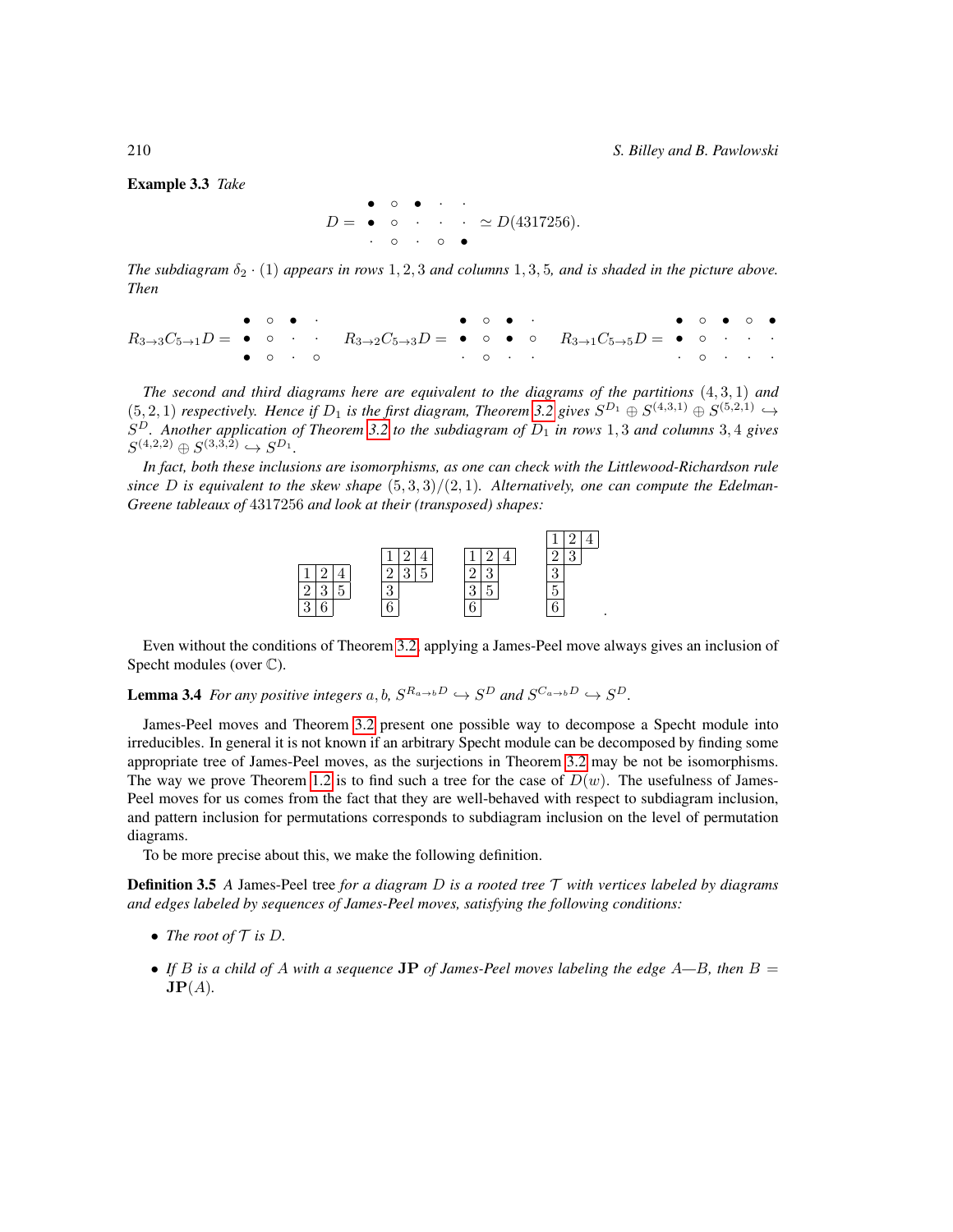• *If* A *has more than one child, these children arise as a result of applying Theorem [3.2](#page-4-1) to* A*. That is,* A contains  $\delta_p \cdot (1)$  as a subdiagram in rows  $\alpha(1) < \cdots < \alpha(p)$  and columns  $\beta(1) < \cdots < \beta(p)$ , *and each edge leading down from* A *is labeled* Rα(p)→α(p−j+1)Cβ(p)→β(j) *for some distinct values*  $1 \leq j \leq p$  *(perhaps not all such j appear).* 

Theorem [3.2](#page-4-1) and Lemma [3.4](#page-5-0) immediately imply the following statement.

**Lemma 3.6** If D has a James-Peel tree T with leaves  $A_1, \ldots, A_n$ , then  $\bigoplus_i S^{A_i} \hookrightarrow S^D$ .

**Definition 3.7** *A James-Peel tree*  $\mathcal T$  *for*  $D$  *is* complete *if its leaves*  $A_1, \ldots, A_n$  *are equivalent to Ferrers* diagrams of partitions and  $S^D \simeq \bigoplus_i S^{A_i}.$ 

In [James and Peel](#page-11-4) [\(1979\)](#page-11-4), an algorithm is given which constructs a complete James-Peel tree when D is a skew shape. More generally, [Reiner and Shimozono](#page-11-14) [\(1995a\)](#page-11-14) construct a complete James-Peel tree for any *column-convex* diagram: a diagram D for which  $(a, x), (b, x) \in D$  with  $a < b$  implies  $(i, x) \in D$ for all  $a < i < b$ . In the next section we construct a complete James-Peel tree for the diagram of a permutation, so it's worth noting that neither of these classes of diagrams contains the other. For example,  $D(37154826)$  is not equivalent to any column-convex or row-convex diagram, while the column-convex diagram

$$
\begin{array}{cccc}\n0 & 0 & \cdot & \cdot & \cdot \\
0 & \cdot & 0 & \cdot & \cdot \\
0 & \cdot & \cdot & 0 & \cdot\n\end{array}
$$

is not equivalent to the diagram of any permutation.

Notice that if w contains a pattern v, then  $D(v)$  is (up to reindexing) a subdiagram of  $D(w)$ . Specifically, if v appears in positions  $i_1, \ldots, i_k$  of w, then  $D(v)$  is the subdiagram of  $D(w)$  induced by the rows  $i_1, \ldots, i_k$  and columns  $w(i_1), \ldots, w(i_k)$ .

Let  $I(D)$  denote the multiset of partitions of  $n = |D|$  such that  $S^D \simeq \bigoplus_{\lambda \in I(D)} S^{\lambda}$ .

<span id="page-6-0"></span>**Lemma 3.8** Suppose D' is a subdiagram of D and that D' has a complete James-Peel tree. Then there *is an injection*  $\iota : I(D') \hookrightarrow I(D)$  such that if  $\lambda \in I(D')$ , then  $\lambda \subseteq \iota(\lambda)$ . Moreover,  $\iota$  depends only on *shape, in the sense that if*  $\lambda$  *appears*  $m$  *times in*  $I(D')$ *, then*  $\iota(\lambda)$  *appears at least*  $m$  *times in*  $I(D')$ *.* 

In particular, taking  $D = D(w)^t$  and  $D' = D(v)^t$  for v a pattern in w, Lemma [3.8](#page-6-0) together with the equalities

$$
s_{D(w^{-1})} = F_w = \sum_{P \in EG(w)} s_{\text{shape}(P)} \tag{10}
$$

will immediately imply Theorem [1.2](#page-1-0) once we show that  $D(w)$  always has a complete James-Peel tree.

The main idea of the proof of Lemma [3.8](#page-6-0) is to view the James-Peel tree  $\mathcal{T}'$  for  $D'$  as a James-Peel tree T for D, via the inclusion  $D' \subseteq D$ . One can write down an explicit formula for  $\iota$ , although in general there will be many possible choices.

**Example 3.9** Take  $D = D(w)^t$  where  $w = 4317256$  as in Example [3.3,](#page-4-2) so  $F_w = s_{D(w)^t} = s_{332} +$  $s_{3311} + s_{3221} + s_{32111}$ *. Write*  $w^i = fl(w(1) \cdots w(i) \cdots w(n))$ *. We give*  $F_{w^i} = s_{D(w^i)^t}$  for several i, and line up each term  $s_\lambda$  in  $F_{w^i}$  with the corresponding term  $s_{\iota(\lambda)}$  in  $F_w$ , for a particular choice of  $\iota$ , so  $D' = D(w^{i})^{t}$ .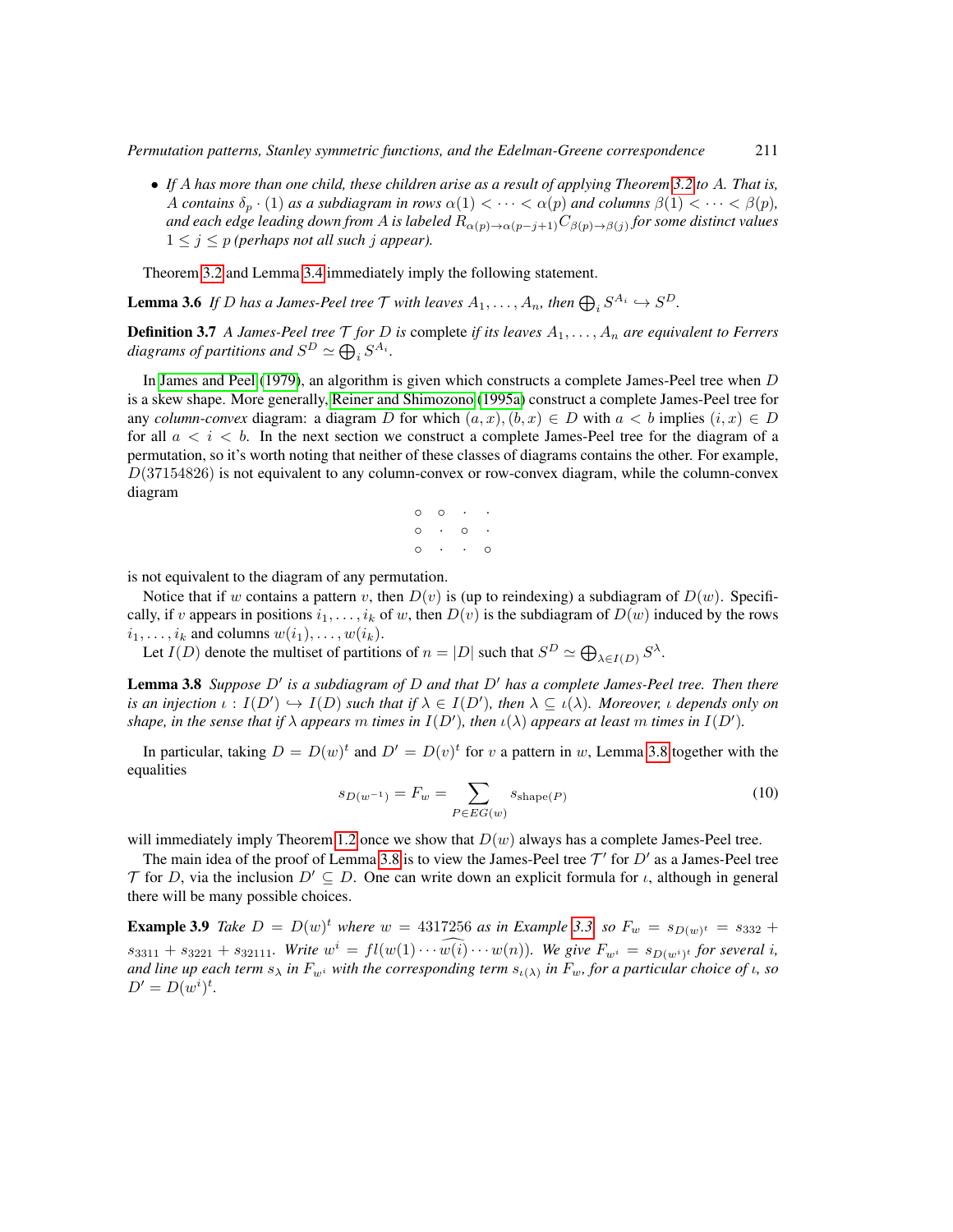$\begin{array}{rclcrcl} F_w & = & s_{332} & + & s_{3311} & + & s_{3221} & + & s_{32111} \end{array}$  $F_{w^1} \quad = \quad s_{221} \quad + \qquad \qquad s_{2111}$  $F_{w^4}$  =  $s_{221}$  $F_{w^5}$  =  $s_{32}$  +  $s_{311}$  +  $s_{221}$  +  $s_{2111}$ 

Note that if  $F_w$  is multiplicity-free, as in this example, an injection  $\iota: I(D(v)^t) \hookrightarrow I(D(w)^t)$  uniquely *defines an injection*  $EG(v) \hookrightarrow EG(w)$ *.* 

# <span id="page-7-0"></span>4 Transitions as James-Peel moves

Recall the following notation from Section [2.3.](#page-3-0) Given a permutation w, take r maximal with  $w(r)$  $w(r + 1)$ , then  $s > r$  maximal with  $w(s) < w(r)$ . The set of transitions of w is  $T(w) = \{wt_{rs}t_{rj} :$  $\ell(wt_{rs}t_{ri}) = \ell(w)$ , or else  $T(1 \times w)$  if the set on the right is empty.

Upon taking diagrams of permutations, one finds that transitions correspond to certain sequences of James-Peel moves.

<span id="page-7-2"></span>**Lemma 4.1** *Given a permutation* w, let r, s be as above and take  $v = wt_{rs}t_{rj} \in T(w)$ . Then

$$
D(v) = R_{r \to j} C_{w(s) \to w(j)} D(w) = C_{w(s) \to w(j)} R_{r \to j} D(w).
$$
\n<sup>(11)</sup>

<span id="page-7-3"></span>**Theorem 4.2** *For a permutation* w, the diagram  $D(w)$  has a complete James-Peel tree.

**Proof sketch:** If w has p transitions, then  $D(w)$  contains  $\delta_p \cdot (1)$  as a certain subdiagram. Lemma [4.1](#page-7-2) shows that the diagrams arising from applying Theorem [3.2](#page-4-1) to this subdiagram are, up to equivalence, exactly the diagrams  $D(v)$  as v runs over  $T(w)$ . This implies that replacing permutations by diagrams in the Lascoux-Schützenberger tree and labeling edges with James-Peel moves according to Lemma [4.1](#page-7-2) yields a James-Peel tree for  $D(w)$ . This tree is complete because  $s_{D(w)} = \sum_{v} s_{D(v)}$  for v running over the leaves of the L-S tree.  $\Box$ 

Lemma [3.8](#page-6-0) and the discussion following it now imply Theorem [1.2.](#page-1-0)

<span id="page-7-4"></span>Corollary 4.3 *If a permutation* w *is* k*-vexillary and* v *is a pattern in* w*, then* v *is* k*-vexillary.*

**Remark 4.4** Theorem [1.2](#page-1-0) shows the existence of an injection  $EG(v) \hookrightarrow EG(w)$  which respects inclusion of shapes for  $v$  a pattern contained in  $w$ , but an explicit map on tableaux is lacking. The Edelman-Greene correspondence shows that this is equivalent to an injection  $\text{Red}(v) \hookrightarrow \text{Red}(w)$  which is an inclusion on the shapes of Edelman-Greene insertion tableaux. The characterization in [Tenner](#page-11-15) [\(2006\)](#page-11-15) of vexillary permutations yields an explicit injection in the case where  $v$  is vexillary.

#### <span id="page-7-1"></span>5  $k$ -vexillary permutations

In this section we show that the property of  $k$ -vexillarity is characterized by avoiding a finite set of patterns for any k. The key step is to remove some inessential moves from the James-Peel tree for  $D(w)$ , namely those which only permute rows or columns.

If D is an arbitrary diagram, and  $\sigma, \tau$  are permutations, let  $(\sigma, \tau)D$  be the diagram  $\{(\sigma(i), \tau(j))\}$ :  $(i, j) \in D$ . Given a James-Peel tree T for D, let  $(\sigma, \tau)T$  denote the James-Peel tree for  $(\sigma, \tau)D$  gotten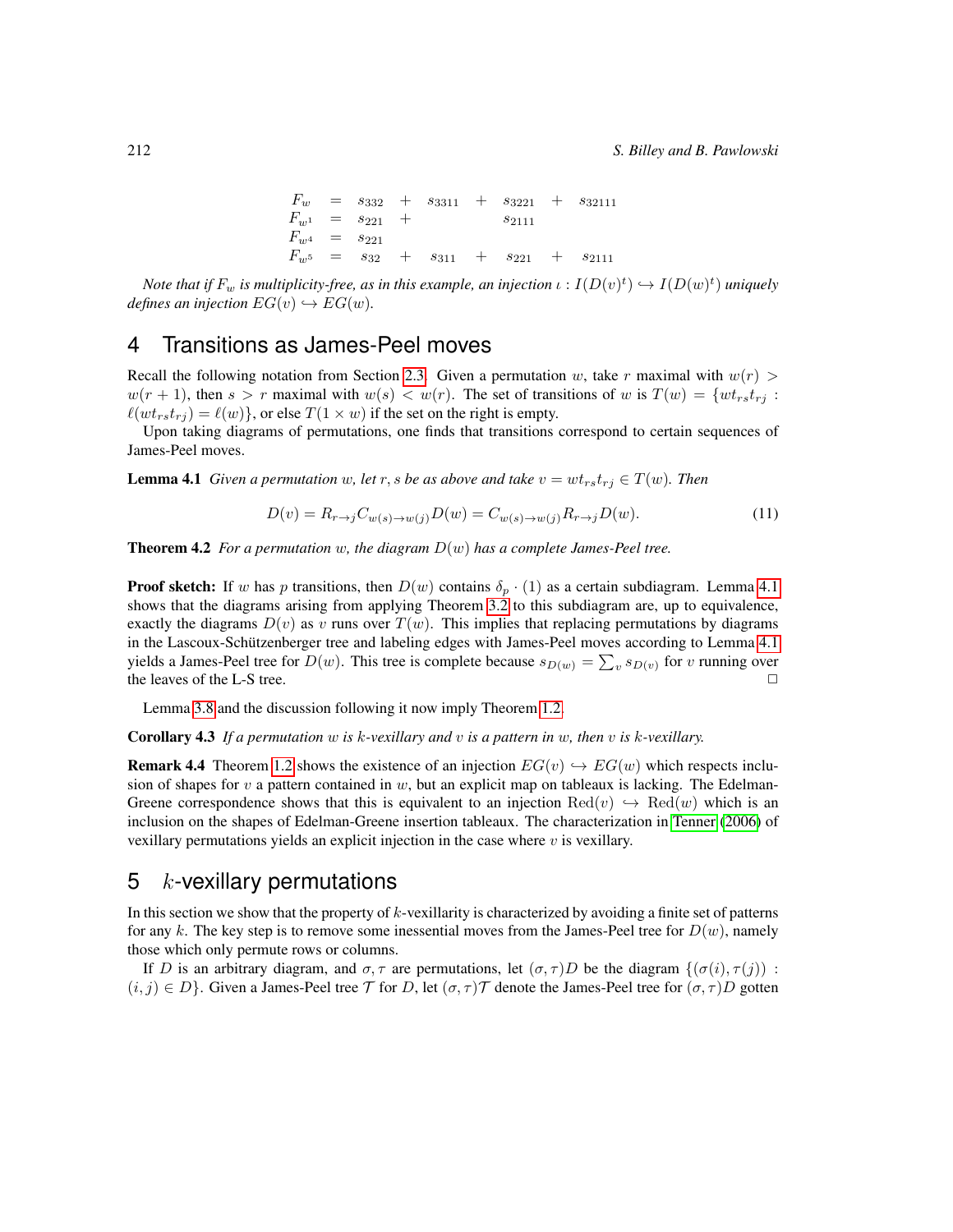by replacing every James-Peel move  $R_{x\to y}$  labeling an edge of T by  $R_{\sigma(x)\to\sigma(y)}$ , and every move  $C_{x\to y}$ by  $C_{\tau(x)\to\tau(y)}$ , and relabeling vertices accordingly. Whenever a move labeling an edge e of a James-Peel tree just permutes rows or columns, we can eliminate that move from the tree at the cost of relabeling rows and columns of James-Peel moves below e.

**Definition 5.1** *Given a James-Peel tree*  $\mathcal T$  *of a diagram D, the* reduced James-Peel tree red( $\mathcal T$ ) *of D is defined inductively as follows.*

- If *D* has no children in  $\mathcal{T}$ , then  $\text{red}(\mathcal{T}) = \mathcal{T}$ .
- *If* D has just one child F, and  $D = (\sigma, \tau)F$  for some  $\sigma, \tau \in S_{\infty}$ , let  $\mathcal{T}_1$  be the subtree of  $\mathcal T$  below *F* with root *F*. Then  $\text{red}(\mathcal{T}) = (\sigma, \tau) \text{red}(\mathcal{T}_1)$ .
- If D has at least two children  $F_1, F_2, \ldots, F_p$  or D has one child  $F_1$  not equivalent to D, let  $\mathcal{T}_i$  be *the subtree of*  $\mathcal T$  *below*  $F_i$  *with root*  $F_i.$  *Then*  $\text{red}(\mathcal T)$  *is*  $\mathcal T$  *with each*  $\mathcal T_i$  *replaced by*  $\text{red}(\mathcal T_i).$

Note that  $red(\mathcal{T})$  is still a James-Peel tree for D. As equivalent diagrams have isomorphic Specht modules, if  $T$  is complete then so is red $(T)$ .

Definition 5.2 *A rooted tree is* bushy *if every non-leaf vertex has at least two children.*

If a James-Peel tree has a vertex A with just one child B, but A and B are not equivalent, the tree cannot be complete. This implies:

**Lemma 5.3** *If*  $T$  *is a complete James-Peel tree, then* red $(T)$  *is bushy.* 

A bushy tree cannot have too many more edges than leaves.

**Lemma 5.4** *The largest number of edges possible in a bushy tree with k leaves is*  $2k - 2$ *.* 

Let  $JP(w)$  be the James-Peel tree for  $D(w)$  constructed in Theorem [4.2,](#page-7-3) and  $RJP(w) = \text{red}(JP(w))$ . Suppose T is a subtree of  $RJP(w)$  with root  $D(w)$ . Let  $R(\mathcal{T})$  be the union of  $\{a, b\}$  over all moves  $R_{a\rightarrow b}$ appearing in T, and  $C(\mathcal{T})$  the union of  $\{c, d\}$  over all  $C_{c \to d}$  appearing in T. Write  $R(\mathcal{T}) \cup w^{-1}C(\mathcal{T}) =$  $\{i_1 < \cdots < i_r\}$ , and define a permutation

$$
w_{\mathcal{T}} = fl(w(i_1)\cdots w(i_r)).
$$

**Remark 5.5** In Section [2](#page-2-0) we noted that, for convenience, w could be replaced by  $1<sup>m</sup> \times w$  to remove the *necessity of sometimes replacing* v *by*  $1 \times v$  *in the Lascoux-Schützenberger tree. The definition of*  $w_{\tau}$ above is then an abuse of notation, since we are really taking a subsequence of  $1^m \times w$ . However, rows and columns  $1, \ldots, m$  of  $D(w)$  are empty, so are not affected at all by the James-Peel moves in  $RJP(w)$ *or* T. This means that the subsequence defining  $w_{\mathcal{T}}$  occurs entirely after the mth position of  $1^m \times w$ , so *we are free to shift it down by* m *and consider it as a subsequence of* w*. This applies also to Theorems [5.8](#page-9-0) and [5.9](#page-9-1) below.*

Each edge of  $JP(w)$  has a label RC for some row and column moves R, C. Some of these moves end up being equivalences, and so are lost in  $RJP(w)$ . Thus,  $RJP(w)$  has edges with labels of the form RC,  $R$ , or  $C$ —in fact, each internal vertex always has one  $R$ -edge, one  $C$ -edge, and the remaining edges are RC-edges. We are interested in controlling the number of letters in  $w_{\tau}$ , which is at most  $|R(\tau)|+|C(\tau)|$ . This motivates the next definition.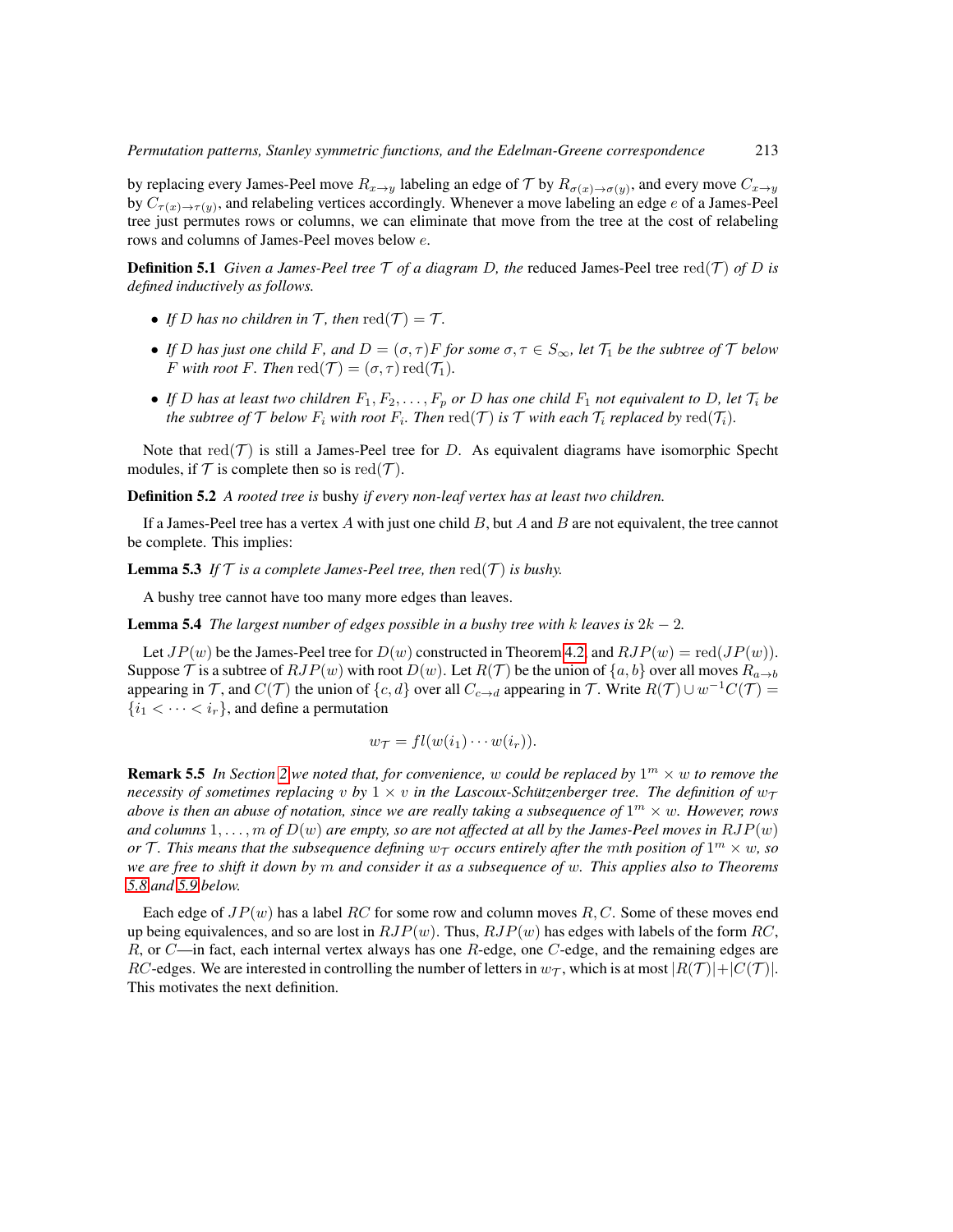**Definition 5.6** A subtree  $\mathcal{T}$  of  $RJP(w)$  with root  $D(w)$  is colorful *if each non-leaf vertex of*  $\mathcal{T}$  *has at least the two children corresponding to its* R*-edge and its* C*-edge. Thus, colorful implies bushy.*

<span id="page-9-2"></span>**Lemma 5.7** *Say* T *is a subtree of RJP(w) rooted at*  $D(w)$  *with* k *leaves. Then*  $k \leq |EG(w_T)| \leq$ | $EG(w)$ |*. If*  $\mathcal{T}$  *is colorful, then*  $w_{\mathcal{T}} \in S_m$  *for some*  $m \leq 4k - 4$ *.* 

**Proof sketch:** Up to relabeling rows and columns to account for flattening, the tree  $\mathcal T$  is a James-Peel tree for  $D(w_{\mathcal{T}})$  (not necessarily complete), so  $k \le EG(w_{\mathcal{T}})$ . Theorem [1.2](#page-1-0) implies  $|EG(w_{\mathcal{T}})| \le |EG(w)|$ .

If F is a vertex of T with p children, a careful count shows that the edge labels leading down from F contribute at most p elements to each of  $|R(\mathcal{T})|$  and  $|C(\mathcal{T})|$ . Summing over all vertices leads to the result.  $\Box$ 

In particular, taking  $\mathcal{T} = RJP(w)$  in Lemma [5.7](#page-9-2) gives the following result.

<span id="page-9-0"></span>**Theorem 5.8** Any permutation w contains a pattern  $v \in S_m$  such that  $|EG(w)| = |EG(v)|$ , for some  $m \leq 4|EG(w)| - 4.$ 

More generally, Lemma [5.7](#page-9-2) lets us show that k-vexillarity is characterized by avoiding a *finite* set of patterns.

<span id="page-9-1"></span>**Theorem 5.9** *Say* w *is a permutation with*  $|EG(w)| > k$ *. Then* w *contains a pattern*  $v \in S_m$  *such that*  $|EG(v)| > k$ *, for some*  $m \leq 4k$ *.* 

**Proof:** By Lemma [5.7,](#page-9-2) it is enough to exhibit a colorful subtree of  $RJP(w)$  with  $k + 1$  leaves. Such a tree is not difficult to construct by choosing one edge at a time.  $\Box$ 

<span id="page-9-3"></span>**Corollary 5.10** *A permutation* w is k-vexillary if and only if it avoids all non-k-vexillary patterns in  $S_m$ *for*  $1 \leq m \leq 4k$ *.* 

For  $k = 2$ , we can explicitly find all non-2-vexillary patterns in  $S_m$  for  $1 \le m \le 8$  and eliminate those containing a smaller non-2-vexillary pattern to find a minimal list.

<span id="page-9-4"></span>Theorem 5.11 *A permutation* w *is* 2*-vexillary if and only if it avoids all of the following* 35 *patterns.*

| 21543 231564 315264 | 5271436                                                   | 26487153 54726183 64821537 |  |
|---------------------|-----------------------------------------------------------|----------------------------|--|
| 32154 241365 426153 | 5276143                                                   | 26581437 54762183 64872153 |  |
|                     | 214365 241635 2547163 5472163 26587143 61832547 65821437  |                            |  |
|                     | 214635 312645 4265173 25476183 51736284 61837254 65827143 |                            |  |
|                     | 215364 314265 5173264 26481537 51763284 61873254 65872143 |                            |  |

This process is also feasible for  $k = 3$ , in which case we need to look at non-3-vexillary patterns up through  $S_{12}$ . Here we find that the bound in Corollary [5.10](#page-9-3) is not sharp.

<span id="page-9-5"></span>**Theorem 5.12** *A permutation* w *is* 3*-vexillary if and only if it avoids a list of* 91 *patterns in*  $S_6 \cup S_7 \cup S_8$ *.* 

Searching through all non-4-vexillary permutation in  $S_{16}$  is currently beyond our computational capabilities. However, one does find that every non-4-vexillary permutation in  $S_{13}$  contains a proper non-4vexillary pattern.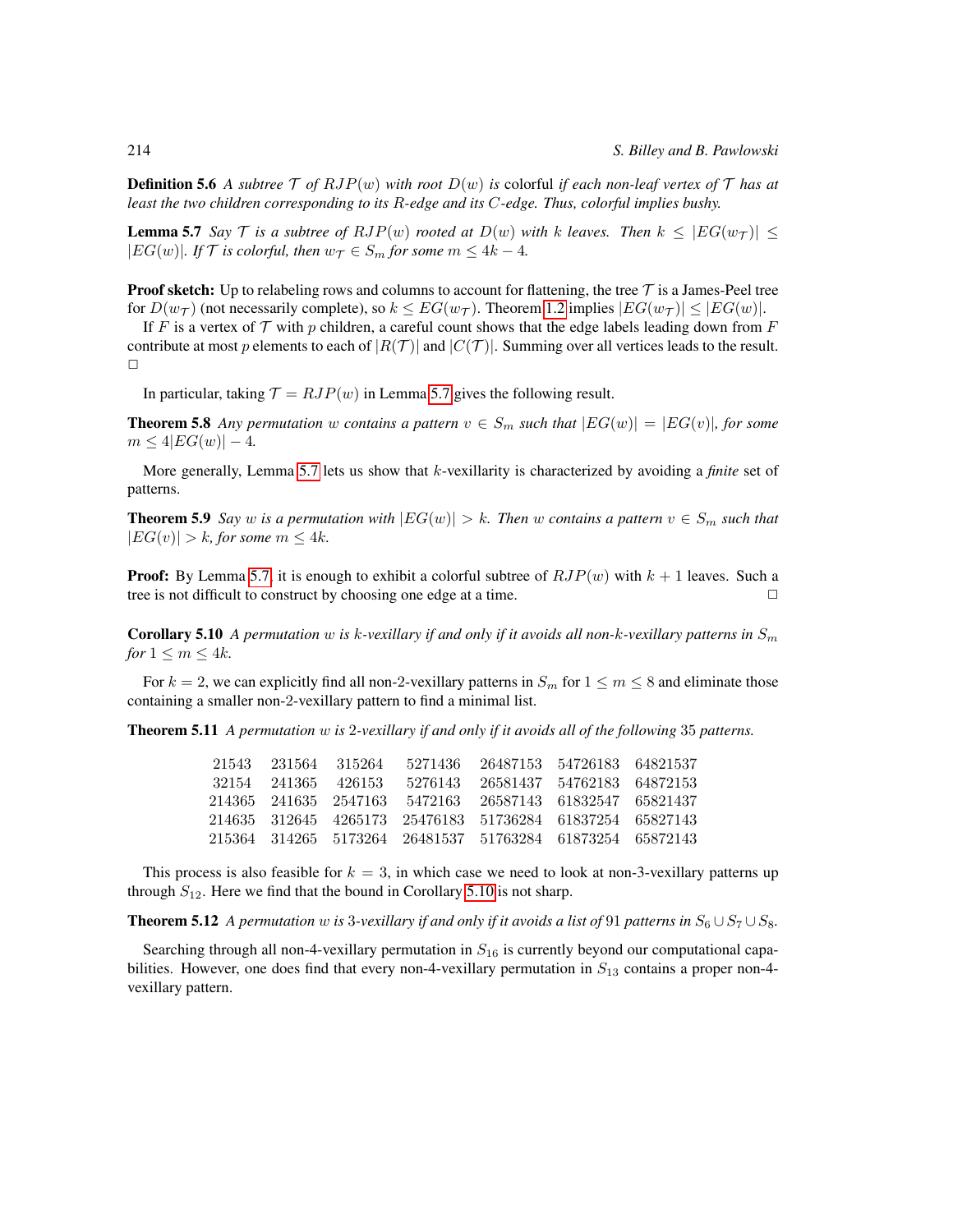**Conjecture 2** *A permutation* w *is* 4*-vexillary if and only if it avoids a list of* 2346 *patterns in*  $S_6 \cup S_7 \cup S_8$  $\cdots \cup S_{12}$ .

Unless n is large compared to k, our pattern characterizations are less efficient for checking that  $w \in S_n$ is  $k$ -vexillary than the Lascoux-Schützenberger tree. On the other hand, pattern characterizations give an easy way to compare theorems. As an example, the *essential set*  $Ess(w)$  of a permutation w is the set of southeast corners of connected components of  $D(w)$ . [Fulton](#page-11-16) [\(1992\)](#page-11-16) introduced the essential set and showed that the rank conditions for the Schubert variety indexed by  $w$  need only be checked at cells in the essential set. Making  $Ess(w)$  into a poset by  $(i_1,j_1)\leq (i_2,j_2)$  if  $i_1\geq i_2$  and  $j_1\leq j_2$ , Fulton also showed that  $w$  is vexillary if and only if  $Ess(w)$  is a chain.

Similarly, one can check that the property that  $Ess(w)$  is a union of two chains is characterized by w avoiding a specific set of patterns. All of these patterns turn out to be non-3-vexillary, and then Theorem [1.2](#page-1-0) shows that if w is 3-vexillary,  $Ess(w)$  is a union of two chains.

## <span id="page-10-0"></span>6 Future work

We were led to Theorem [1.2](#page-1-0) by trying to prove Lemma [3.8](#page-6-0) for arbitrary diagrams and subdiagrams. Lemma [3.8](#page-6-0) holds when the subdiagram is (isomorphic to) a permutation diagram, a skew shape, or a column-convex diagram, since these diagrams all admit complete James-Peel trees. The algorithm given by Reiner and Shimozono in [Reiner and Shimozono](#page-11-8) [\(1998\)](#page-11-8) for decomposing Specht modules shows that the conclusion of Lemma [3.8](#page-6-0) also holds when D is percent-avoiding and  $D' = D \cap \{i : a \le i \le b\} \times \{j : a \le j\}$  $c \leq j \leq d$  for some  $a, b, c, d$ .

We have no simple characterizations of the lists of patterns arising from Corollary [5.10](#page-9-3) and Theorems [5.11](#page-9-4) and [5.12.](#page-9-5) One necessary condition for w to be non-k-vexillary but contain only k-vexillary patterns is that every  $w(i)$  participates in some 2143 pattern. Otherwise, the *i*th row and  $w(i)$ th column of  $D(w)$ are contained in or contain every other row and column, and so they do not participate in the James-Peel moves of  $RJP(w)$ . This is far from sufficient, however.

In [Billey and Lam](#page-11-17) [\(1998\)](#page-11-17), vexillary signed permutations of types  $B, C, D$  in the hyperoctahedral group are defined as those whose Stanley symmetric function is equal to a single Schur  $P$ - or  $Q$ -function (P in types  $B, D$ , and Q in type C), and it is shown that the vexillary signed permutations are again character-ized by avoiding a finite set of patterns. Computer calculations show that Corollary [4.3](#page-7-4) with  $k = 2$  holds in  $B_9$  for types B, C and in  $D_8$ ; moreover, the 2-vexillary patterns in  $B_9$  of types B, C are characterized by avoiding sets of patterns in  $B_3 \cup \cdots \cup B_8$ . The main obstacle to extending our proofs to these other root systems is the apparent lack of an analogue of the Specht module of a diagram. In a recent preprint, [Anderson and Fulton](#page-10-1) [\(2012\)](#page-10-1) give a different definition of vexillary permutations in types  $B, C, D$ , and one might ask if there is a reasonable notion of  $k$ -vexillary in their setting.

#### Acknowledgements

We would like to thank Dave Anderson, Mark Shimozono, Ricky Liu, and Aaron Pihlman for helpful discussions, and Eric Peterson for the term "bushy".

#### References

<span id="page-10-1"></span>D. Anderson and W. Fulton. Degeneracy loci, pfaffians, and vexillary signed permutations in types B, C, and D. arXiv:1210.2066v1 [math.AG], 2012.